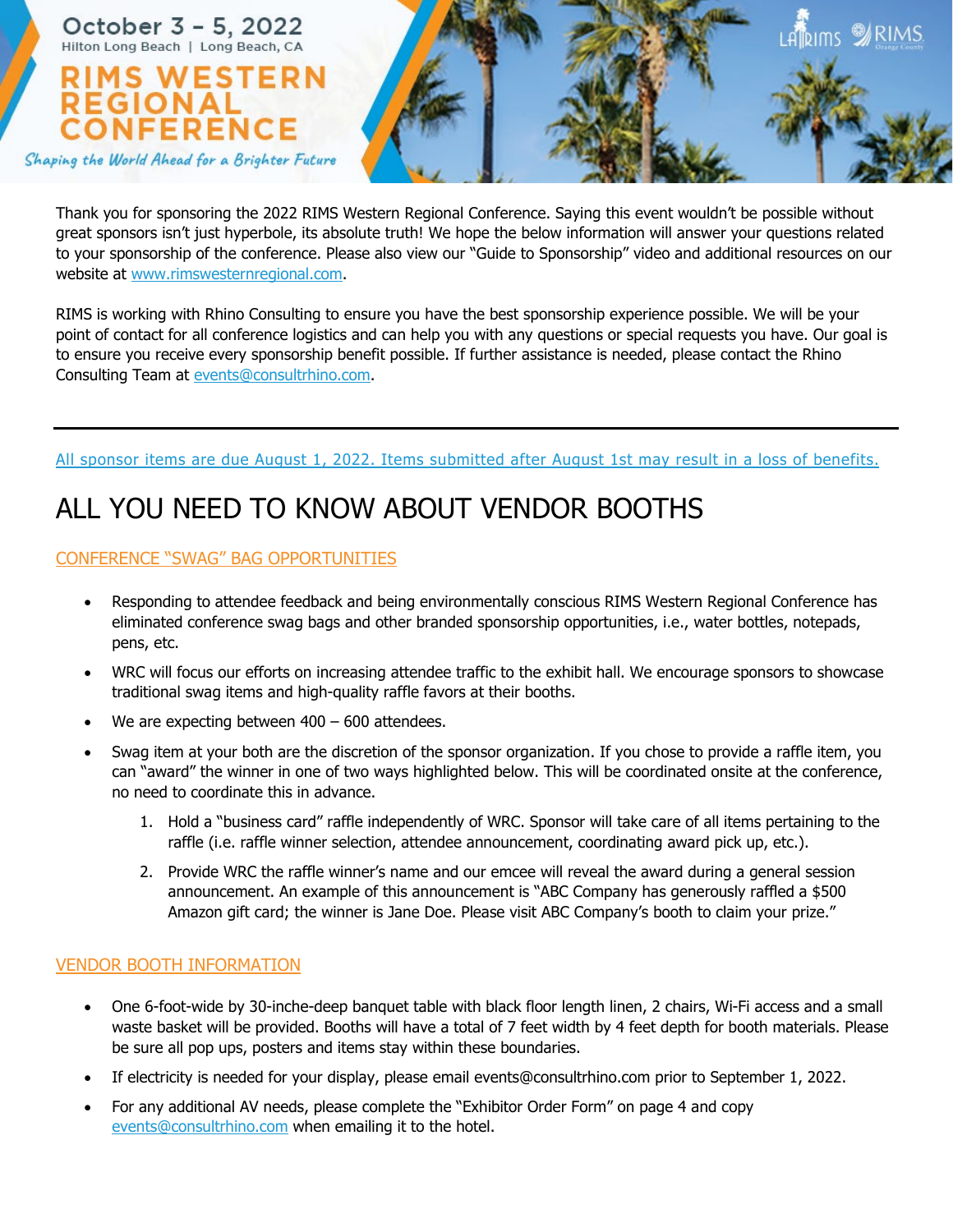- The exhibit area will be open to conference attendees on Monday, October 3rd at noon 4:30 p.m., Tuesday, October 4th at 6:30 a.m. – 5:30 p.m. and Wednesday, October 5th at 6:30 a.m. – 3:00 p.m.
- The vendor room will be open for exhibitors to set up their area on Monday, October 3rd from 7:00 a.m. to noon. WRC requests all exhibit booths be set up before noon on Monday, October 3rd.
- Tear down can begin after 1:15 p.m. on Wednesday, October 5th.
- All items must be collected and removed by Wednesday, October 5th at 5:00 p.m. PST. The RIMS Western Regional Conference is not responsible for packaging or mailing any exhibit hall items.
- WRC has scheduled half hour extended networking breaks as well as extended networking lunches to maximize sponsorship exposure. All breaks and exhibit hall times are listed on the WRC website agenda.
- The exhibit area will be located in two places for the 2022 RIMS Western Regional Conference. The hallways of the conference space and around the perimeter of the general session ballroom. (Reference exhibit booth map on page 3.)

#### Positives of General Session Booth Location

- Brand visibility during all general sessions and meals.
- Networking during initial conference registration period.
- Networking during all meals.
- Room will be locked every evening.

#### Positives of Hallway Booth Locations

- Networking during all breakout sessions and networking breaks.
- Ability to carry on conversations in foyer space after sessions have begun.
- More upbeat networking focused environment.

Draw Backs of General Session Booth Location

- All conversations must end or move to another room when general session speakers begin presentations.
- No visibility to attendees during breakout sessions.

Draw Backs of Hallway Booth Locations

- No visibility to attendees during general sessions and meals.
- Hallways will not be locked overnight (If desired, booth items can be stored in separate secure room. Hilton property is locked and guarded overnight.)
- Booth location assignment process will begin after September 1, 2022. Assignment order will be determined by sponsorship level and date sponsorship confirmation was received. Due to the intimate nature of the WRC, no booth numbers are assigned. Booth tables will be marked with the company's name.
- Detailed view of the exhibit booth area is located on page 3.

## VENDOR BOOTH SHIPPING INSTRUCTIONS

- **CRITICAL:** If you are shipping items for your booth to the Hilton Long Beach, you MUST complete the Hilton "Exhibitor Order Form" on page 4 and email it to events@consultrhino.com and Jennifer Pak at Jennifer.Pak@hiltonlb.com.
- Vendor booth items should be sent directly to Hilton Long Beach and should be addressed as follows:

Hilton Long Beach Attn: Kisha Cravin 701 West Ocean Blvd. Long Beach, CA 90831-3102

PLEASE HOLD FOR (INSERT YOUR IN-PERSON REP NAME HERE) (INSERT Contact Cell Number) Group: RIMS Western Regional Conference Dates: October 3, 2022 to October 5, 2022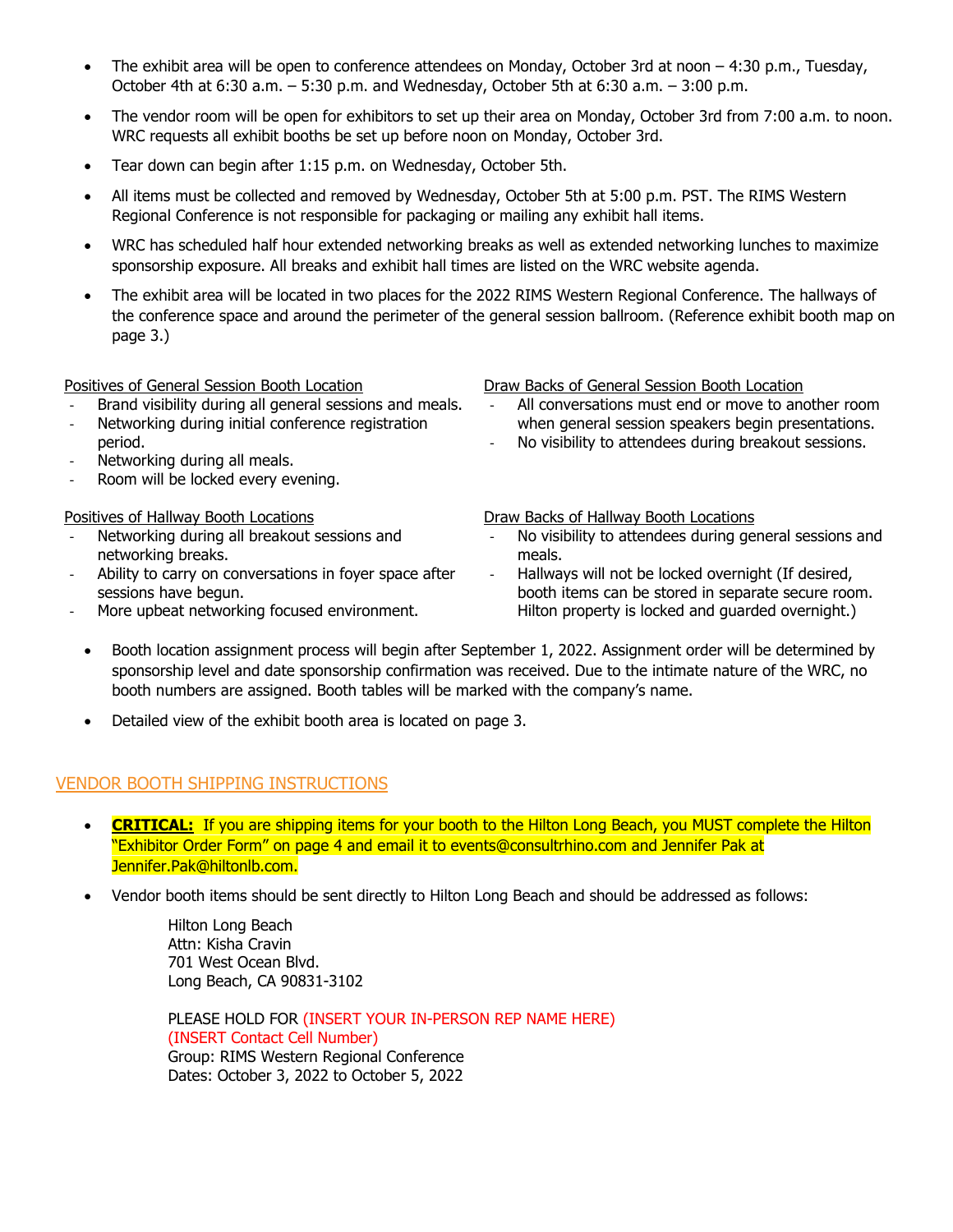## EXHIBIT HALLWAY & GENERAL SESSION VENDOR BOOTHS MAP



### MORE QUESTIONS

View our "Guide to Sponsorship" video and additional resources on our website at www.rimswesternregional.com.

If you have a question that is not answered in the video or additional resource documents, please contact events@consultrhino.com.

Thank you again for sponsoring the 2022 RIMS Western Regional Conference!

All sponsor items are due August 1, 2022. Items submitted after August 1st may result in a loss of benefits.